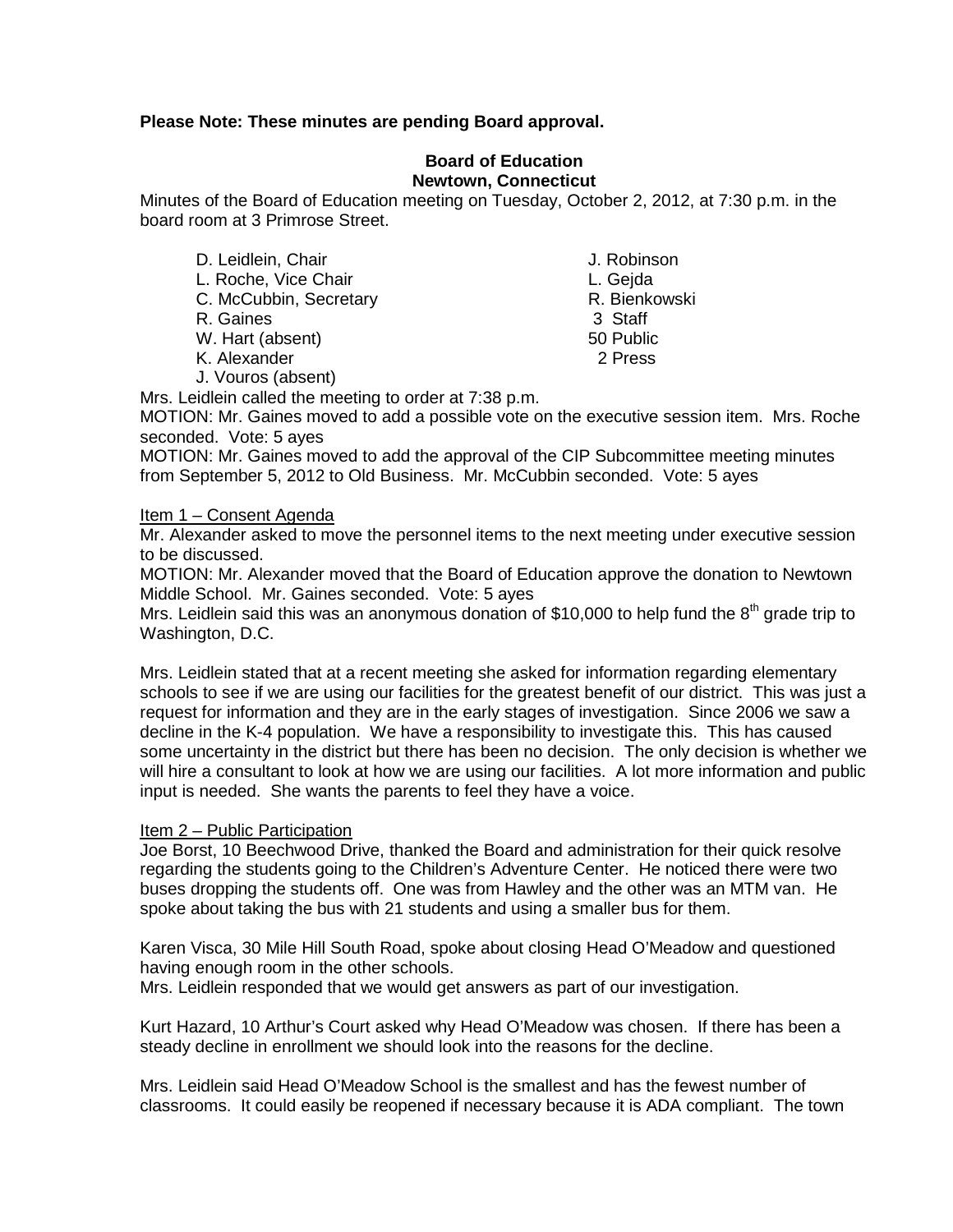Board of Education  $\overline{c}$  -2-  $\overline{c}$  -2- October 2, 2012

would decide what to do with the building. Pat Llodra asked the Board of Selectman to come to one of our future meetings to have a more district-wide discussion on this.

Lynn Marino, 26 Bentagrass Lane, said there have been several consultants in the past. Schools were explored in the enrollment reports.

Mrs. Leidlein said the ad hoc facilities committee said to close Reed. She brought up the elementary schools because of the reduced enrollment.

Michele Hankin, 16 Greenleaf Farms Road, wants the Board to protect the educational quality and environment in Newtown. There is no proof it is necessary to close a school. Besides the loss of flexibility of space and large class sizes we would lose talented staff. The report should include the quality of the inside of the Head O'Meadow and Reed which have good air quality, new HVAC systems and a good learning environment. All schools should be ADA compliant. Parents should be involved in the decision.

Carla Varzetti, Beaver Dam Road, said the real problem could be salaries or reposturing for the budget. Poll the staff to see how the school could be run better to save time, money and resources. Class size is a concern.

Kathy Osterman, 6 Jangling Plain, asked if we close a school where will those funds be used. She was concerned where the money would go.

Dawn Graves, 31 Pleasant Hill, commended them on hiring a consultant. Parents need to understand the criteria for closing a school and moving grade levels to other schools. Will the process be made public?

Mrs. Leidlein said it would and that Dr. Robinson would share information.

Sally Martinelli, 11 Ridge Road, asked about redistricting. If full day kindergarten is reinstated would we have to close?

Mrs. Leidlein said we would get that information through this process.

Laura Terry, 64 Robin Hill Road, wants to better understand the timing of the study. Could it possibly be closed in September?

Mrs. Leidlein didn't know how long the process would take.

Julia Conlin, Old Castle Drive, asked if there were consultants in mind. Mrs. Leidlein stated Dr. Robinson was researching that.

Amber Mason, 29 Taunton Ridge, was frustrated in not having a timeline. We have to plan for fundraising for the school.

Joanna Rosen, 60 Sugar Lane, said information is being disseminated poorly through social networking. Regarding a consultant we need to look at all information involving closing a school. A town meeting would be better suited for this issue.

Robert Kriauciunas, 5 Daniels Hill Road, said his daughter started kindergarten at Hawley School. Her day care is out of district and she is privately bused. He asked why there was an exception to the rule for the Children's Adventure Center.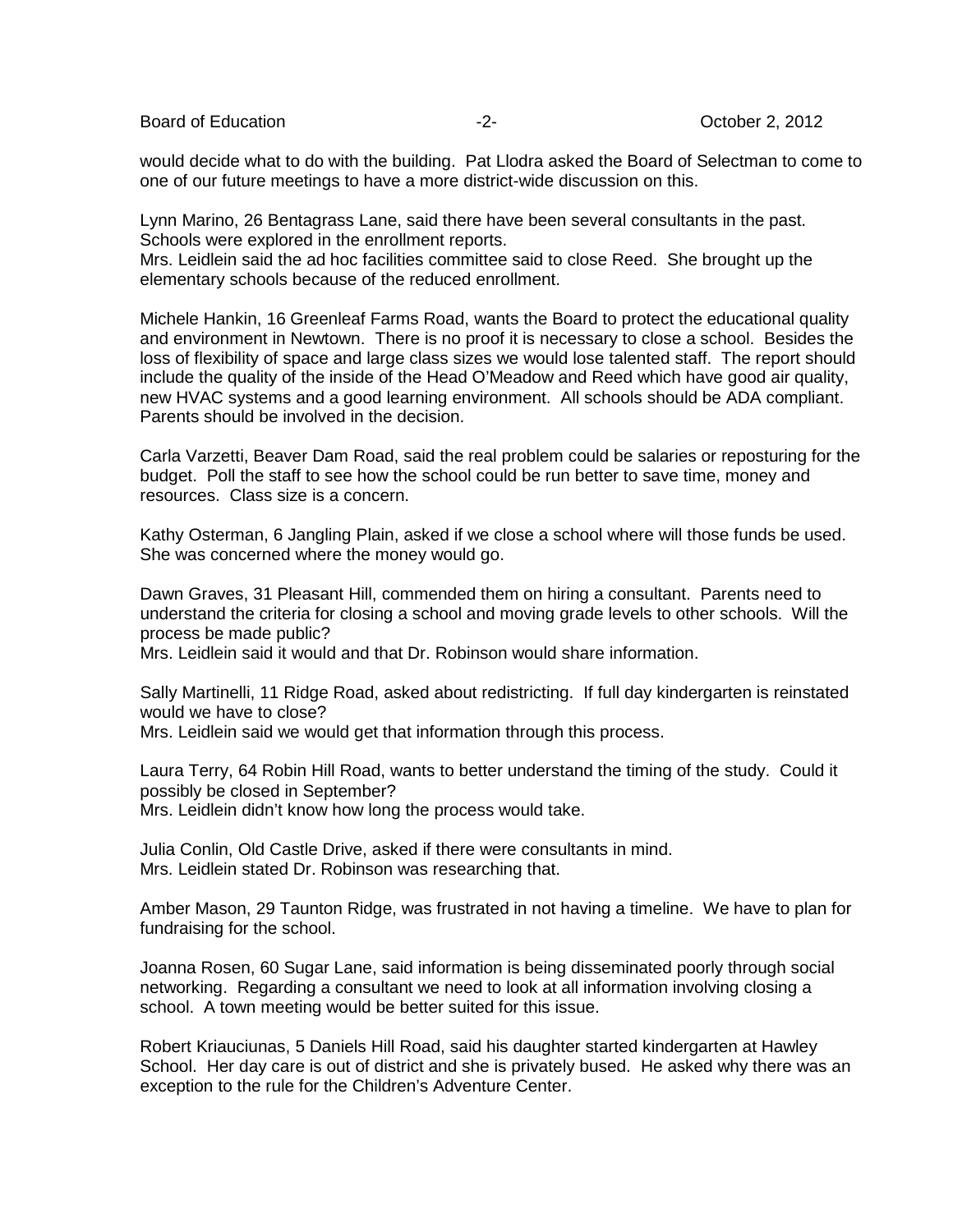Michelle Assante, 16 Wendover Road, heard about this at the August meeting. A committee was suggested at that time. She's pleased to have a consultant. Doesn't think the savings will be leveraged by the Board of Education. We had a \$1.3M surplus and none came to education.

# Item 3 – Reports

Chair Report: Mrs. Leidlein reported that Mrs. Llodra sent her a letter stating that the Board of Selectman want to have a joint discussion regarding the town facilities in November or December. She received a communication from Jeff Capeci. They endorsed a joint meeting with the Board of Selectman, Legislative Council, Board of Finance and Board of Education regarding the budget season. October 17 and November 7 are possible dates. The Board agreed.

Mrs. Leidlein organized a meeting with All Star, Dr. Robinson, Mr. Bienkowski, Mrs. Maloney, Mae Schmidle and Joe Borst and discussed several topics on communications received from the community. They discussed communication, arrival times at Reed and St. Rose on tier 2, the transportation to the Children's Adventure Center and protocol for parents if children were not home when expected. All Star is working to improve communication. They will give parents a weeks notice before making routing changes. The are working to add more buses to Tier 2 and students can leave the buses earlier at Reed. All Star donated a van for the Children's Adventure Center at no cost to the district.

Mrs. Roche asked how we've been transporting to that location from Hawley for so many years. Dr. Robinson had not been aware of this arrangement.

Mrs. Leidlein said we need to look into this and follow correct procedures.

Mrs. Roche feels it has to be fair for everyone.

## Item 4 – Old Business

Reed School Schedule:

Assistant Principal Jenn Sinal presented a report on the Reed schedule which was developed by a committee consisting of teachers, Laura Roche, John Vouros, Dr. Smith and herself. Part of developing the schedule was to get feedback from our PLC groups and teachers. See attached report.

Mrs. Roche asked how the media specialist position is different from last year. Ms. Sinal said that person now has a fixed teaching schedule so we are looking for additional staff to support her.

Dr. Smith stated we have an EA in the media center who is not full time. There's a gap of about 6.5 hours per week and we are looking to possibly increase her time to help.

Mr. Gaines asked what challenge she would like to address the coming year. Ms. Sinal said that would be ensuring that our faculty has the support they need, the professional development they need and to help them best structure the time they've been given. There is also the complexity of the locked part of our schedule.

Dr. Smith said that based on his work before coming here, the complexity of the teacher evaluation program is profound. There will be a great deal of learning that will come up over the course of this year regarding the Newtown professional growth plan. We need to help our colleagues to understand the program.

Mrs. Leidlein mentioned that this year's homeroom is much longer and asked what the difference was from last year to this year.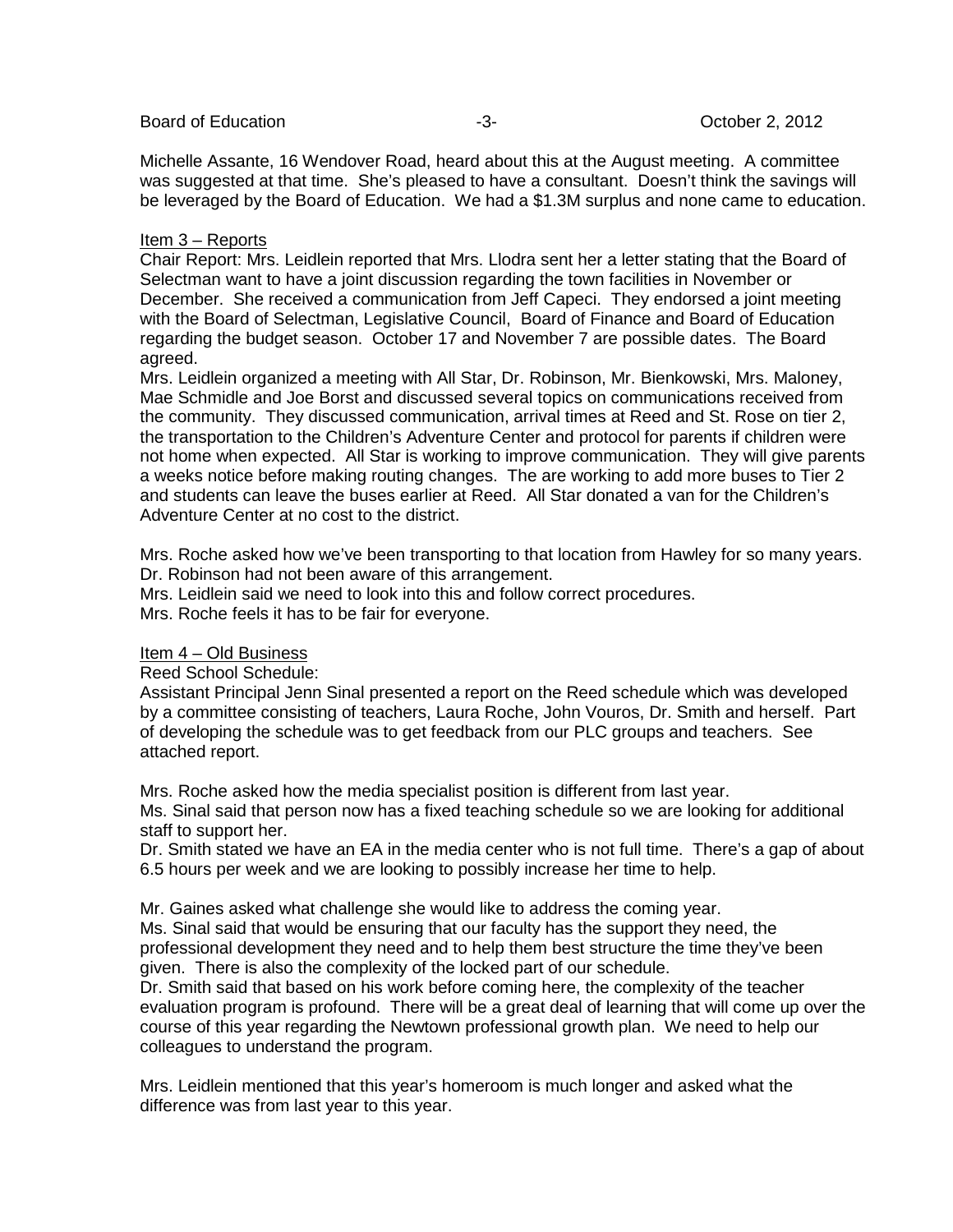Board of Education  $-4$ -  $-4$ - October 2, 2012

Dr. Smith said this new schedule has built homeroom time into the day with their cluster teachers. This has the potential for much greater learning and to build and amplify the connections between the teachers and students. The students also build connections with each other.

Is it imperative that the students be in their seats at 8:05 a.m.?

Dr. Smith said we'd like them there at 8:05 because they need a few minutes to settle in. We want to have them in homeroom as soon as they come in instead of holding them.

Mrs. Roche asked if teachers have been trained in the new reader's workshop program. Ms. Sinal said we were working with the elementary teachers this year to share with our  $5<sup>th</sup>$ grade teams. Some were trained over the summer.

Mrs. Roche asked if there were enough reading materials to support this program. Ms. Sinal responded that we need to balance our fiction and non-fiction but needed more nonfiction texts.

# School Facilities Study:

Dr. Robinson went back to the ad hoc facilities committee's process and options considered. Our elementary enrollment currently is 1,657 students. She took Head O'Meadow School out of the classroom count which leaves 65 classes with the 3 remaining schools. That is 25.9 students per classroom without considering grade levels. Mr. Faiella met with each principal and updated the old school diagrams.

Mrs. Leidlein asked for copies for the Board.

Dr. Robinson said we have to look at the grade levels and where students live. She spoke to colleagues around the state. The average length of time for a study is 2 years. She also called NESDEC out of Massachusetts who sent a sample proposal. They recommended we put out an RFP. She asked the Board to consider doing that to get the best value for the price. There is a community value of neighborhood schools that has to be considered.

Mr. Alexander asked what our projected enrollment was for next year. In April the Board voted to accept the recommendation of the ad hoc facilities committee that recommended Reed to be closed. Mr. Alexander read the motion:

- *The committee recommends that the Board of Education commission an enrollment study in 2013. The committee further recommends that when the budgeted\* student enrollment is projected to be 1,500 or less for the pre-kindergarten to fourth grade (PK-4) group, the Board of Education begin the process of closing a school; and*
- *It is further recommended that, subject to the outcome of a feasibility study at the time the school closing process is undertaken, Reed Intermediate School be closed.*

\*enrollment used for District budget preparation (not actual enrollment)

He said the vote was unanimous. The numbers aren't 1,500 or less and he is not sure we need to redo the work that we just finished.

Mr. Gaines said we need fresh enrollment projections to make a better decision. The Chung data will be old by the time we do this study.

Mrs. Leidlein state that in reading these RFPs one of the services they provide is updating enrollment projections. It behooves us to start this process now so we will be ready in 2 years. Mr. Alexander said we decided to start the process next year in April.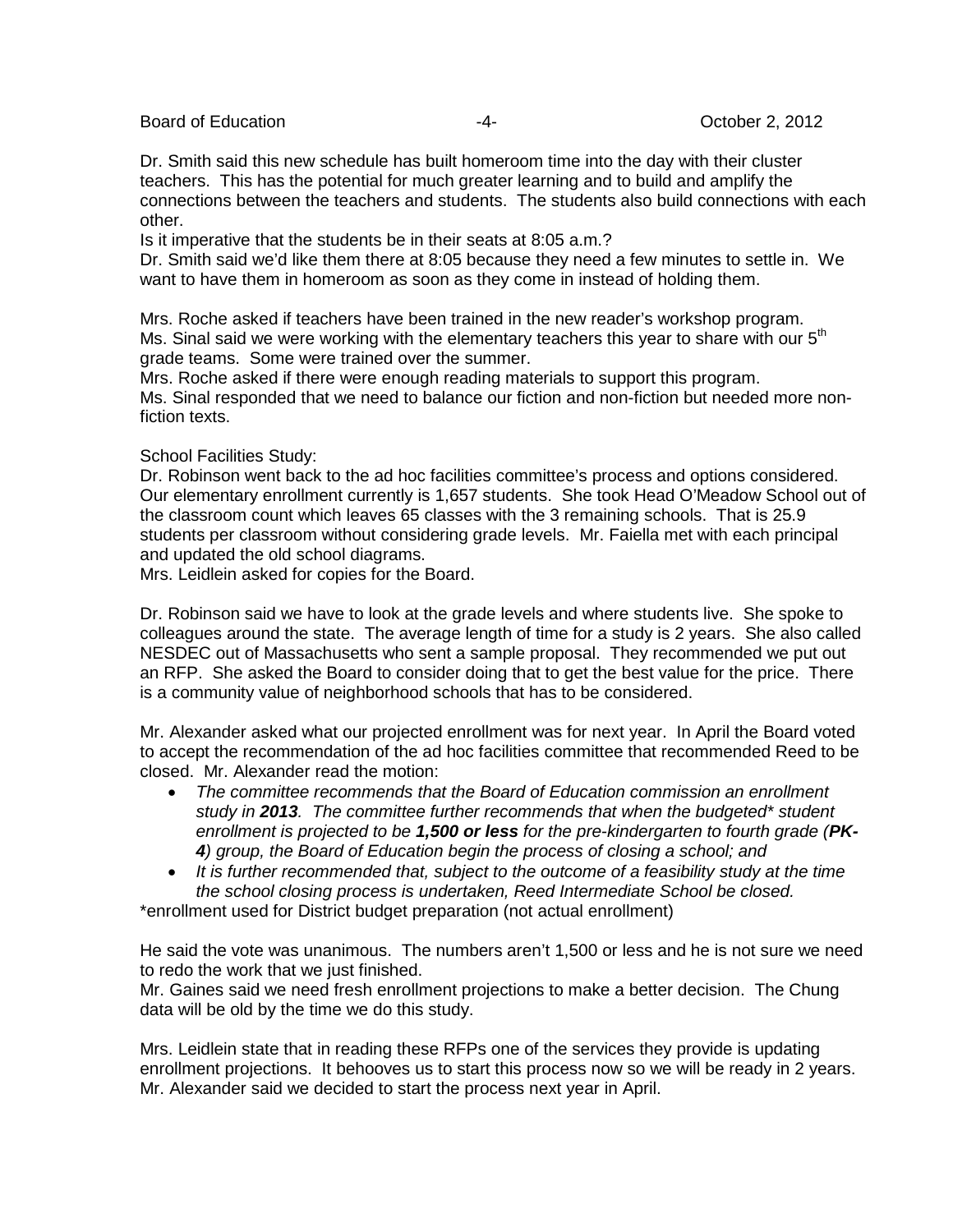Board of Education  $-5$ -  $-5$ -  $-5$ - October 2, 2012

Mrs. Leidlein said she wasn't expecting our enrollment to decline as it has. It made sense that we are using our resources to the best utilization we can. She feels strongly that we owe it to the community to look at this.

Mr. Gaines said it took a great deal of time and energy to come up with the recommendation six months ago. The recommendation is it would take 18 to 20 months. We are jumping on this while we are struggling to find money for a student. Where will we find money for a study?

Dr. Robinson said there is no cost to put out an RFP.

Mrs. Leidlein asked the cost to update our projections by Dr. Chung.

Dr. Robinson said his cost would be \$10,000 to \$15,000 for only projections. She would like to have the Board consider someone less expensive.

Mrs. Leidlein felt it would help us move forward to have someone look at the whole picture.

Dr. Robinson said the consultant would set the timeline.

Mr. Gaines felt this discussion was out of sequence. We should set what the scope of the study would be.

Mrs. Roche asked if we could consider redistricting instead of closing a school.

Mr. Bienkowski said redistricting is a major task and would increase transportation costs.

Mrs. Leidlein read information from one of the sample RFPs which indicated the study would include projections, demographics, technology infrastructure, options for educational grouping, and focus groups with staff, parents and community members. They would prepare a plan with 3 options which would include the impact on children and families.

Mr. Gaines said for Newtown we want to have an enrollment study, facilities use, and a redistricting conversation. We need to spell out what we want as a Board. Dr. Robinson stated we also need a transportation piece.

Mr. Alexander said the best process is to put this into our budget for next year. He would rather use the \$18,000 to help a single student at Sandy Hook School rather than use money that did not get budgeted.

Mr. Gaines said it would be good to put out an RFP to get an amount to put in the budget for next year.

Dr. Robinson said the year for the study would have to be stated in the budget. The RFP process is what you select for the time period. We would also need Board members on the committee.

Mr. Bienkowski said a simple RFP could be done in a month. The process could probably be done in 2 to 3 months. We could put a placeholder in the budget. There is not time to draft an RFP as we are in the middle of budget preparation.

Dr. Robinson feels we definitely want focus groups with parent and staff input and would request an enrollment study. She'd also want to run it by a legal expert. She could try to do a draft in a month, with the Board's forgiveness if she can't make that deadline. Mrs. Leidlein asked her to share the other samples with the Board.

Item 3 – Reports (continued)

Superintendent's Report:

For the past 6 years the Newtown Rotary Club has provided  $4<sup>th</sup>$  grade students with their own dictionary as part of their campaign to support young people and literacy around the world.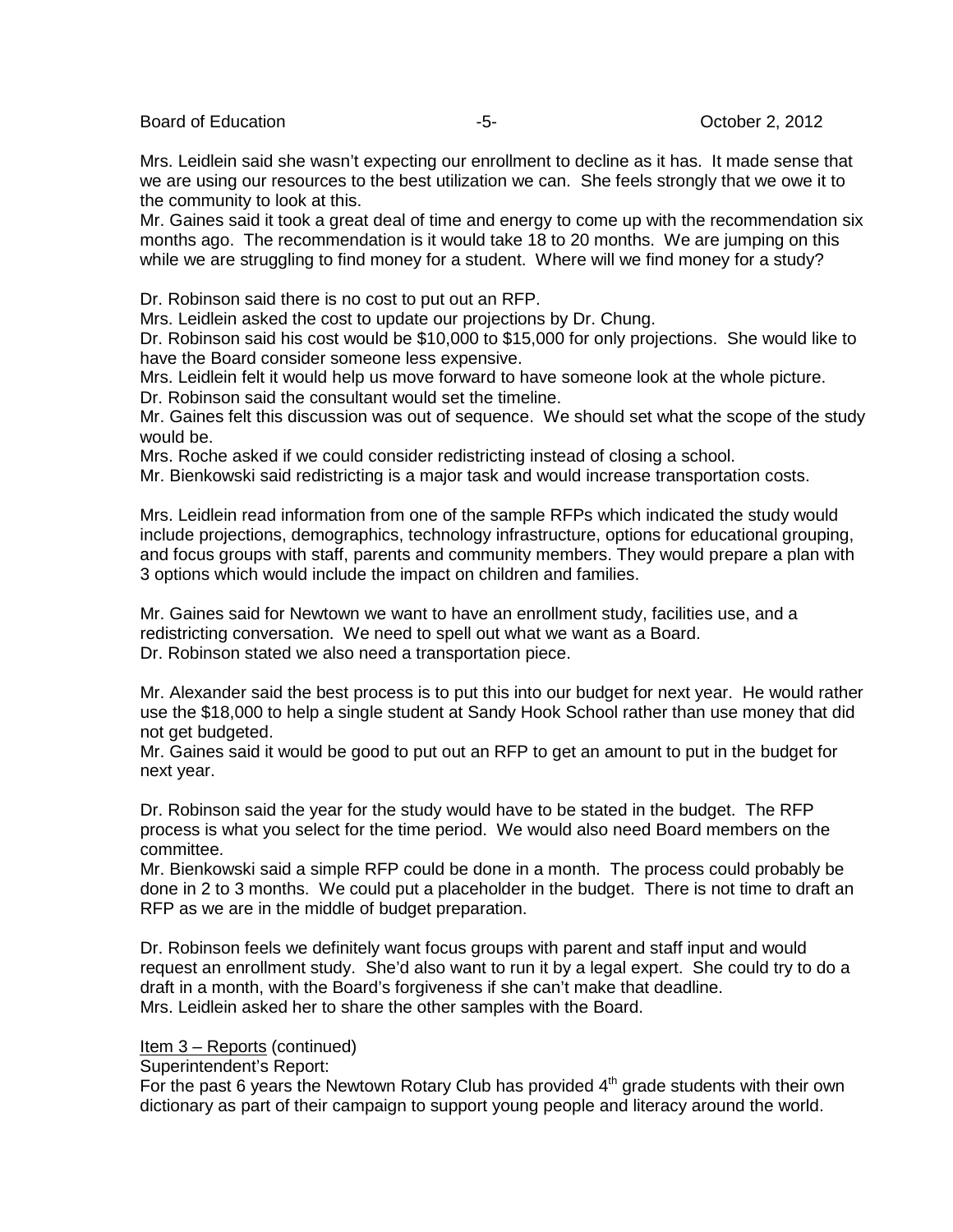## Board of Education  $-6 -6-$  October 2, 2012

Last year  $3<sup>rd</sup>$  grade students were given dictionaries through the Rotary also. That gave the district a savings of approximately \$3,257.

Parent group meetings are being scheduled to inform parents about the changes in the waiver approved for the state of Connecticut and what it means for their children. We hope that by the time the new assessment replacing the CMT/CAPT are in place that teachers and parents will be familiar with this change.

All of the bus drivers wore tee shirts on Monday saying "Be Nice on My Bus" to support the antibullying campaign.

A session on texting and driving entitled "Hang up and Drive" presented by Jacy Good will be held for parents and students October 4 at 7:00 p.m. and during the day for 10<sup>th</sup> and 11<sup>th</sup> grade students.

# Current Budget Report:

Mr. Bienkowski reported on the current budget. See attached report. The 2012-2013 budget increase by major object code was \$384,367. We covered these increase with significant reductions in other areas of the budget. These decreases came as a result of our planning on how to handle certain aspects of the budget. There was a total of \$862,656 in budget decreases.

Item 4 – Old Business (continued)

Transportation Update was covered in Mrs. Leidlein's report. They will meet again in November and should see things steadily improving.

Mr. Alexander asked how long the early morning pickups would stay at those times.

Mrs. Leidlein said that is still being analyzed and will stay for the time being.

Mrs. Roche is waiting for them to give us a report with the actual times. Looking at the  $3<sup>rd</sup>$  tier they are clearing 15 minutes later than last year.

Mr. Alexander asked if they are given timelines for answers.

Mrs. Leidlein said they are. The town hired a crossing guard for the high school and they are working on ways to move the buses into Reed faster.

Mrs. Roche said there was talk about opening up the access road by the fields at the high school.

Mrs. Leidlein spoke to Mrs. Llodra but she was not hopeful it would pass. Another option is a left turn signal at Trades Lane to allow more buses to get in sooner.

## September 18, 2012 Minutes:

MOTION: Mr. Gaines moved to approve the minutes of September 18, 2012. Mr. Alexander seconded. Vote: 4 ayes, 1 abstained (Mr. McCubbin)

MOTION: Mr. Gaines moved to approve the CIP Subcommittee minutes of September 5, 2012. Mr. McCubbin seconded. Vote: 2 ayes

## Item 5 – New Business

Dr. Robinson postponed discussing the budget goals and State waiver.

Early Retirement Package:

Mr. Bienkowski presented a theoretical model with a number of factors that come into play for early retirement for teachers. See attached information.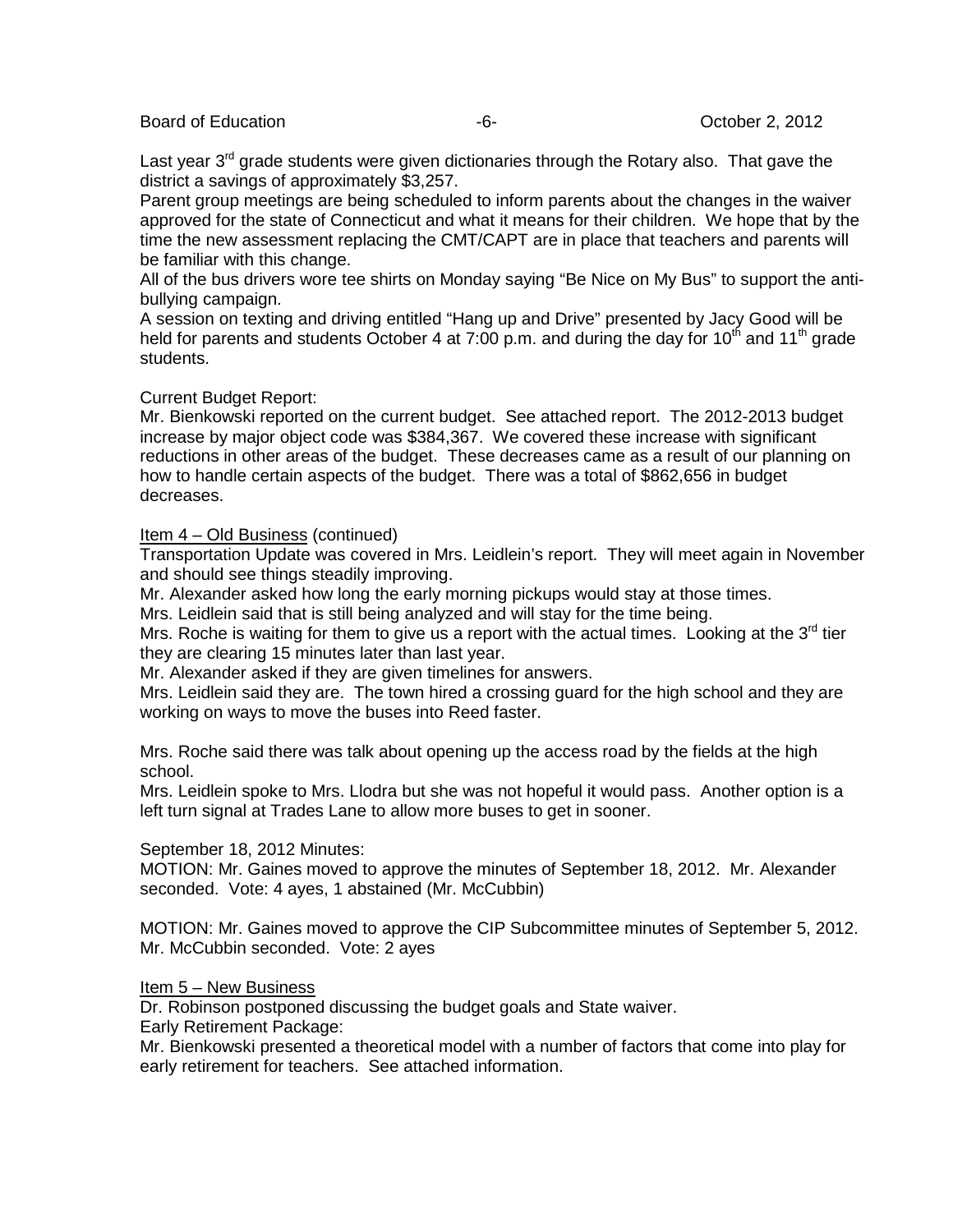## Board of Education **-7-** T- Board of Education **-7-** 2012

Mr. Alexander asked how soon we would have to determine this and when would we know who would take it.

Dr. Robinson said we should know by the end of January for budget purposes. She would be need to start the conversations with the union so we could make a decision by November. Mr. Alexander wants to discuss this at the next meeting.

## Item 6 – Public Participation

Michelle Assante, 16 Wendover Road, asked about the special education increase of \$300,000 and transportation savings of \$387,000 offset by expenses.

Mr. Bienkowski said out-of-district tuition costs were deducted from the \$800,000 transportation savings.

Mrs. Assante is concerned about closing a school and what's going to happen to Hawley.

Phil Carroll, Fieldstone Drive, said All Star buses only hold 6 more students than the old buses. The issue of getting to Reed and St. Rose late can be taken care of by having half go to each school and then switch rather than sit in line.

MOTION: Mr. Alexander moved to go into executive session regarding possible litigation and invited Dr. Robinson and Attorney Michelle Laubin. Mr. Gaines seconded. Vote: 5 ayes

Item 7 – Executive Session MOTION: Mr. Gaines moved to adjourn. Mrs. Roche seconded. Vote: 5 ayes

Item 8 – Adjournment The meeting adjourned at 12:21 a.m.

Respectfully submitted:

\_\_\_\_\_\_\_\_\_\_\_\_\_\_\_\_\_\_\_\_\_\_\_\_\_\_ Cody McCubbin **Secretary**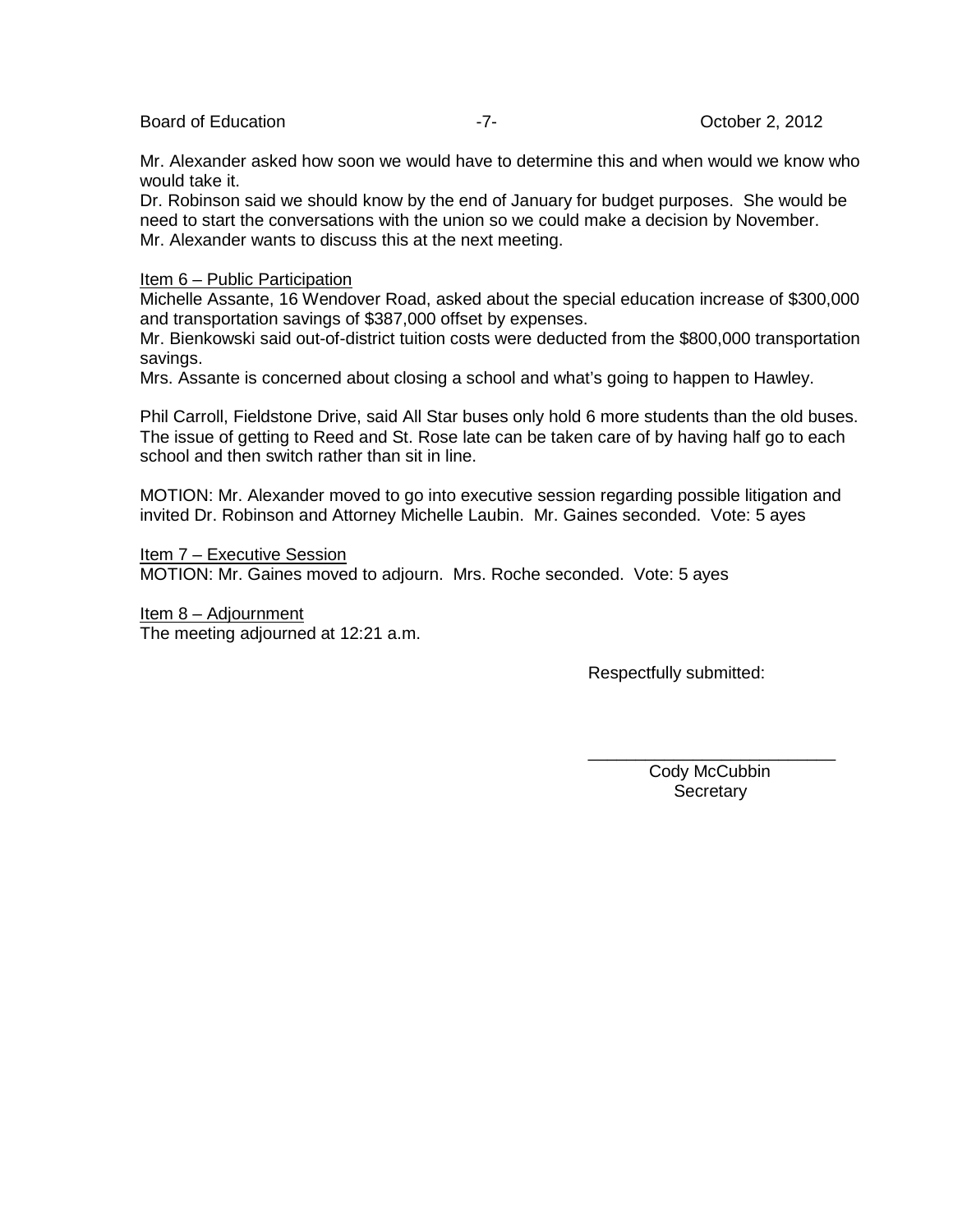September 24, 2012

Dear Janet,

Please be informed that Newtown Middle School has received an anonymous parent's check in the amount of \$10,000.00 to add to our student help fund for our 8<sup>th</sup> grade Washington, D.C. trip. You can imagine my extreme gratitude! Our practice is to pay up to half of any child's trip cost if there is demonstrated need, and as you can imagine, the current economic climate creates need for some of our students. How grateful we are for this valued gift affirming support for this important 8<sup>th</sup> grade experience!

Thank you!

Sincerely,

Diane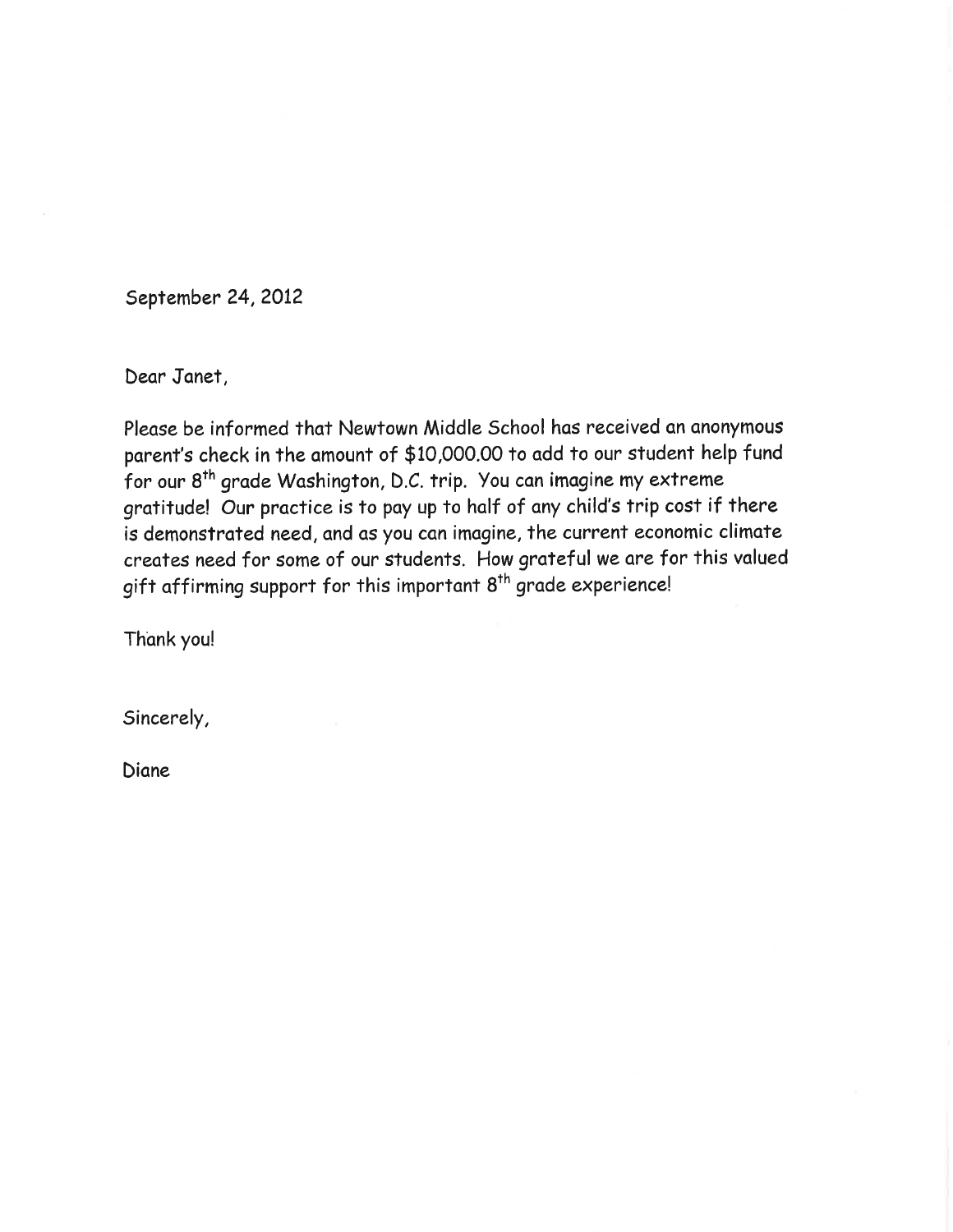Click on the following link to view the 2012-2013 Budget Slide Presentation

[http://www.newtown.k12.ct.us/Portals/Newtown/District/docs/BOARD%20OF%2](http://www.newtown.k12.ct.us/Portals/Newtown/District/docs/BOARD%20OF%20EDUCATION/BOE%20Presentations/2012-2013%20presentations/2012-2013%20Budget%20Slides2013-14.10-2-12.pdf) [0EDUCATION/BOE%20Presentations/2012-2013%20presentations/2012-](http://www.newtown.k12.ct.us/Portals/Newtown/District/docs/BOARD%20OF%20EDUCATION/BOE%20Presentations/2012-2013%20presentations/2012-2013%20Budget%20Slides2013-14.10-2-12.pdf) [2013%20Budget%20Slides2013-14.10-2-12.pdf](http://www.newtown.k12.ct.us/Portals/Newtown/District/docs/BOARD%20OF%20EDUCATION/BOE%20Presentations/2012-2013%20presentations/2012-2013%20Budget%20Slides2013-14.10-2-12.pdf)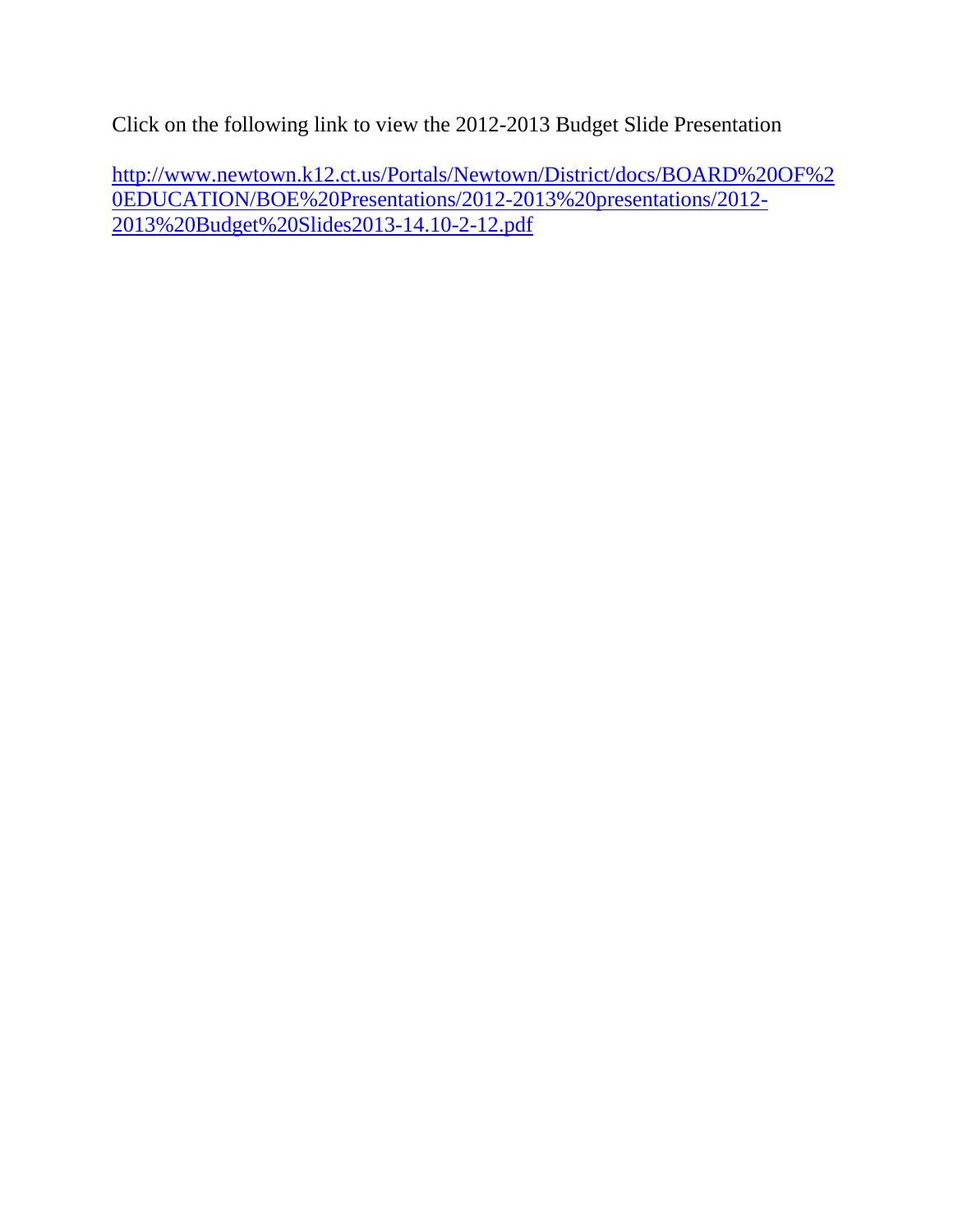Click on the following link to view the Reed Scheduled Update Presentation

[http://www.newtown.k12.ct.us/Portals/Newtown/District/docs/BOARD%20OF%2](http://www.newtown.k12.ct.us/Portals/Newtown/District/docs/BOARD%20OF%20EDUCATION/BOE%20Presentations/2012-2013%20presentations/Reed%20Schedule%20Update%20-%20Oct.%202,%202012.pdf) [0EDUCATION/BOE%20Presentations/2012-](http://www.newtown.k12.ct.us/Portals/Newtown/District/docs/BOARD%20OF%20EDUCATION/BOE%20Presentations/2012-2013%20presentations/Reed%20Schedule%20Update%20-%20Oct.%202,%202012.pdf) [2013%20presentations/Reed%20Schedule%20Update%20-](http://www.newtown.k12.ct.us/Portals/Newtown/District/docs/BOARD%20OF%20EDUCATION/BOE%20Presentations/2012-2013%20presentations/Reed%20Schedule%20Update%20-%20Oct.%202,%202012.pdf) [%20Oct.%202,%202012.pdf](http://www.newtown.k12.ct.us/Portals/Newtown/District/docs/BOARD%20OF%20EDUCATION/BOE%20Presentations/2012-2013%20presentations/Reed%20Schedule%20Update%20-%20Oct.%202,%202012.pdf)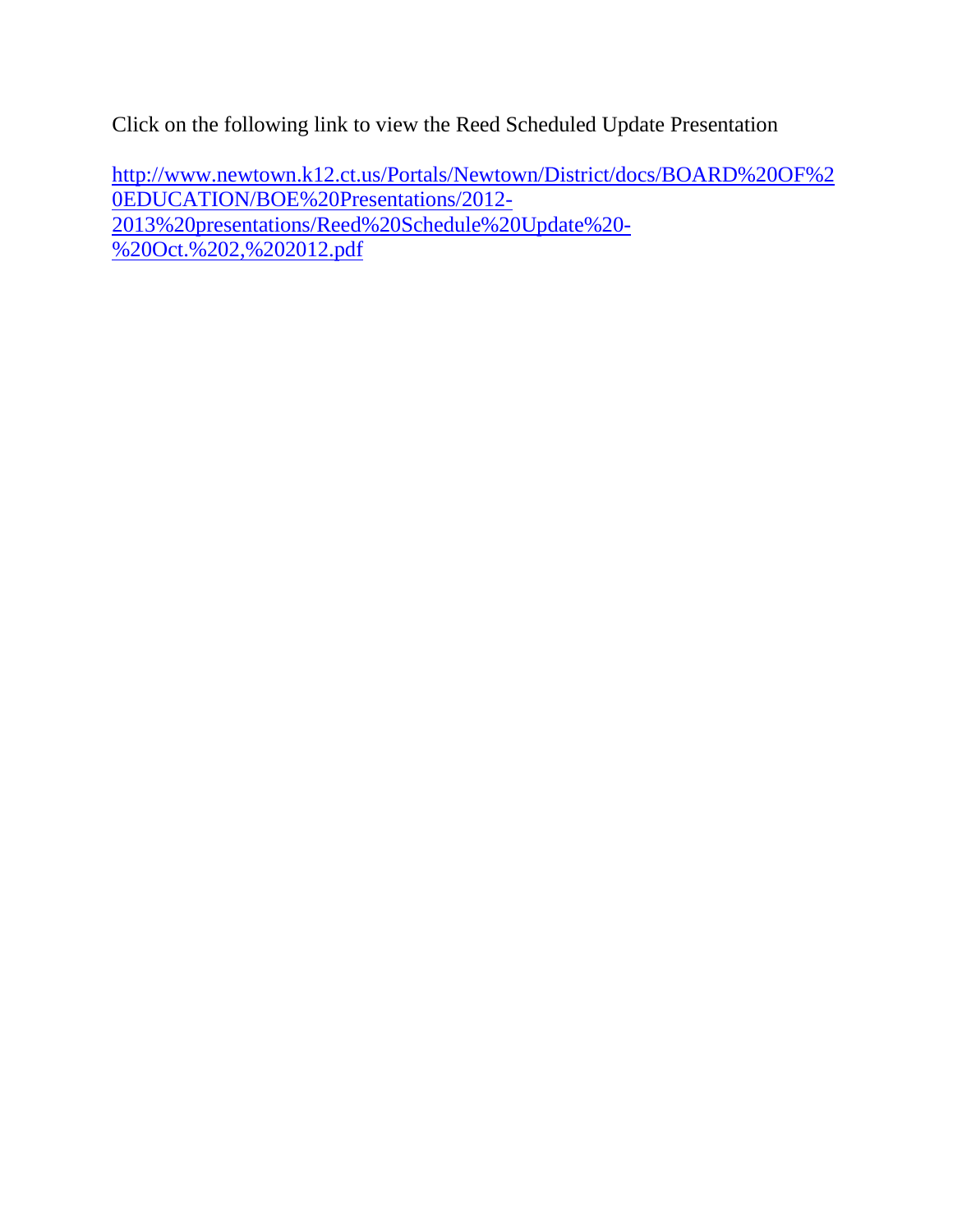| <b>CURRENT DATA WITH 4 ELEMENTARY SCHOOLS</b> |       |
|-----------------------------------------------|-------|
| <b>ITOTAL STUDENT COUNT IN ELEMENTARY</b>     | 1657  |
| TOTAL CLASSROOMS USED (NO LABS, SPEC ED, ETC) | 83    |
| <b>AVERAGE NUMBER STUDENTS PER CLASS</b>      | 19.96 |

| <b>CURRENT DATA WITH 3 ELEMENTARY SCHOOLS</b> |       |
|-----------------------------------------------|-------|
| <b> TOTAL STUDENT COUNT IN ELEMENTARY</b>     | 1657  |
| TOTAL CLASSROOMS USED (NO analysis ED, ETC)   | 65    |
| <b>AVERAGE NUMBER STUDENTS PER CLASS</b>      | 25.49 |

| <b>CURRENT DATA WITH 4 ELEMENTARY SCHOOLS</b> |       |
|-----------------------------------------------|-------|
| <b>ITOTAL STUDENT COUNT IN 1 THRU 4</b>       | 1355  |
| TOTAL CLASSROOMS USED (NO LABS, SPEC ED, ETC) |       |
| <b>AVERAGE NUMBER STUDENTS PER CLASS</b>      | 19.08 |

| <b>CURRENT DATA WITH 3 ELEMENTARY SCHOOLS</b> |       |
|-----------------------------------------------|-------|
| <b>ITOTAL STUDENT COUNT IN 1 THRU 4</b>       | 13551 |
| TOTAL CLASSROOMS USED (NO LABS, SPEC ED, ETC) | 56    |
| <b>AVERAGE NUMBER STUDENTS PER CLASS</b>      | 24.20 |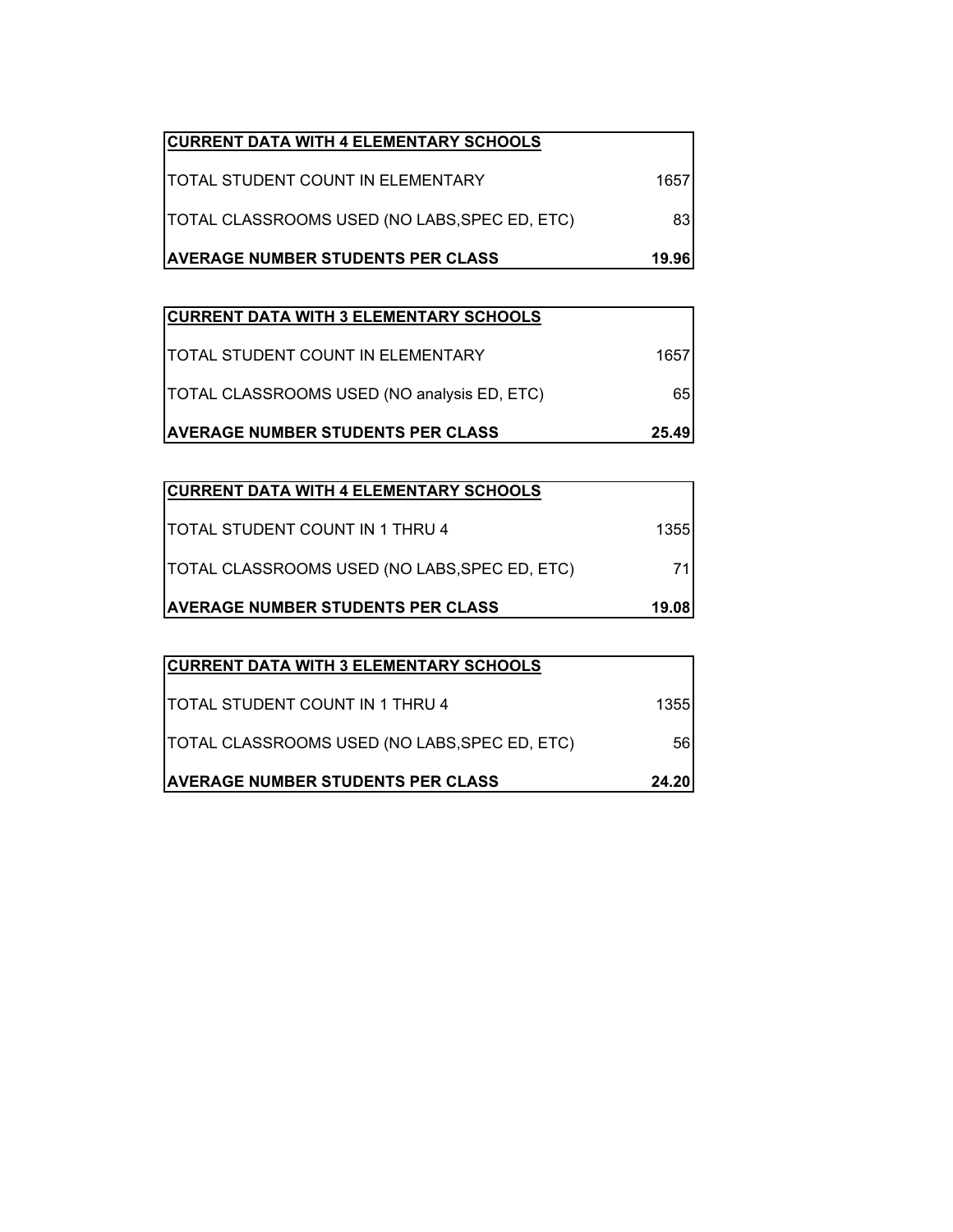Click on the following link to view the Early Retirement Presentation

[http://www.newtown.k12.ct.us/Portals/Newtown/District/docs/BOARD%20OF%2](http://www.newtown.k12.ct.us/Portals/Newtown/District/docs/BOARD%20OF%20EDUCATION/BOE%20Presentations/2012-2013%20presentations/Early%20Retirement%2010.2.12.pdf) [0EDUCATION/BOE%20Presentations/2012-](http://www.newtown.k12.ct.us/Portals/Newtown/District/docs/BOARD%20OF%20EDUCATION/BOE%20Presentations/2012-2013%20presentations/Early%20Retirement%2010.2.12.pdf) [2013%20presentations/Early%20Retirement%2010.2.12.pdf](http://www.newtown.k12.ct.us/Portals/Newtown/District/docs/BOARD%20OF%20EDUCATION/BOE%20Presentations/2012-2013%20presentations/Early%20Retirement%2010.2.12.pdf)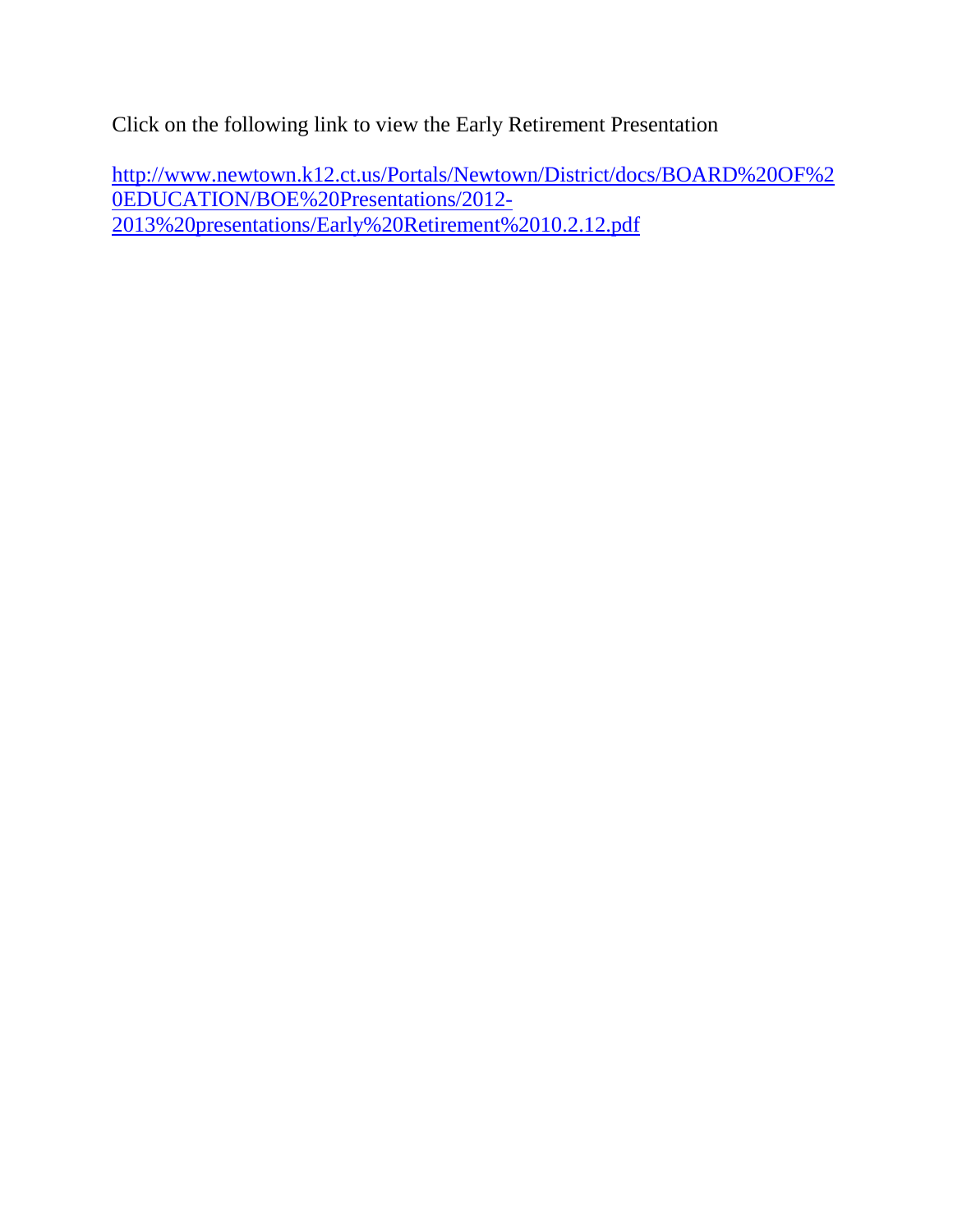# Sample

# School Plannting, Enrollment **Analysis & Redistricting**

# A New Service for Connecticut School Districts

C.E.S. now offers districts school enrollment analysis and school redistricting services! Consultants Philip Michalowski and Michael Zuba have analyzed population growth and forecasting combined with town planning and travel routes to provide long range facility planning and school redistricting plans for several schools and districts throughout Connecticut. These services provide school districts with the information needed to offer new options for cost efficiencies.

# **Three Factors in School Planning**

Population Projection. Michalowski and Zuba use the cohort survival method along with land use and economic forecasting to accurately project future population changes.

Residential Development. Building and growth forecasting, combined with zoning laws and environmental constraints are analyzed and incorporated into the school planning process.

# Geographic Information System.

The Geographic Information System (GIS) Software provides comprehensive reports on specific user-identified boundaries to quickly compute school locations, existing school populations, rate of growth, rate of births and more. GIS also allows communities to select ideal locations for new school sites.

Call 203.365.8803 for more information or to schedule a meeting to customize services for your school district.

# **Available Services**

- School redistricting
- Population and growth forecasting
- Computerized data analysis
- GIS technology analysis
- Address matching
- District mapping
- Student enrollment analysis
- Student distribution analysis
- School capacity analysis
- Relational analysis
- Land use and economic analysis
- Site selection analysis
- Long range facility planning • Citizen engagement, community
- education and notification analysis • Potential residential development
- analysis

# **Meet our Consultants**

**COOPERATIVE EDUCATIONAL** SERVICES

W

SCHOOL BUST

 $\sqrt{100}$ 

# **PHILIP MICHALOWSKI**

has professional activities spanning over forty years that nclude working with federal, state, regional and municipal units of government, community associations, non-profit organizations and more. His experience includes predevelopment feasibility analysis, tax increment financing feasibility studies, geodemographic studies; and school facility planning.

# **MICHAEL ZUBA**

is involved in planning assignments focused on utilizing GIS for demographic analysis, facility planning, land use, community and economic development and other studies. He has been actively involved in a variety of planning assignments including the preparation of land for conservation and development, housing studies, corridor plans, school redistricting studies, natural resource and open space plans, redevelopment and re-use planing.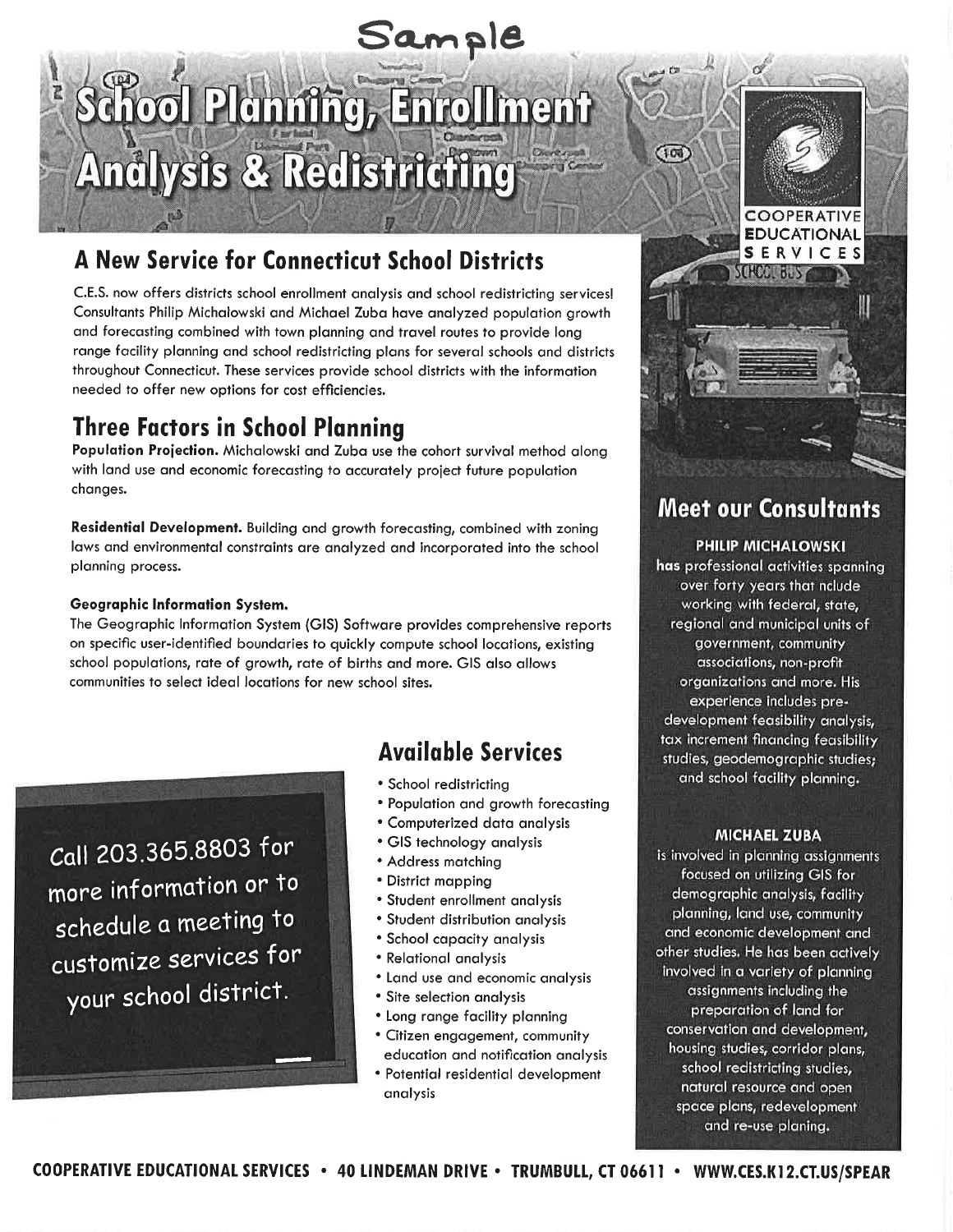# Sample



# **BOARD OF EDUCATION**

# **REQUEST FOR QUALIFICATIONS/PROPOSALS**

For

**Consultative Services for** 

# **SCHOOL FACILITY UTILIZATION & STUDY**

**August 24, 2012**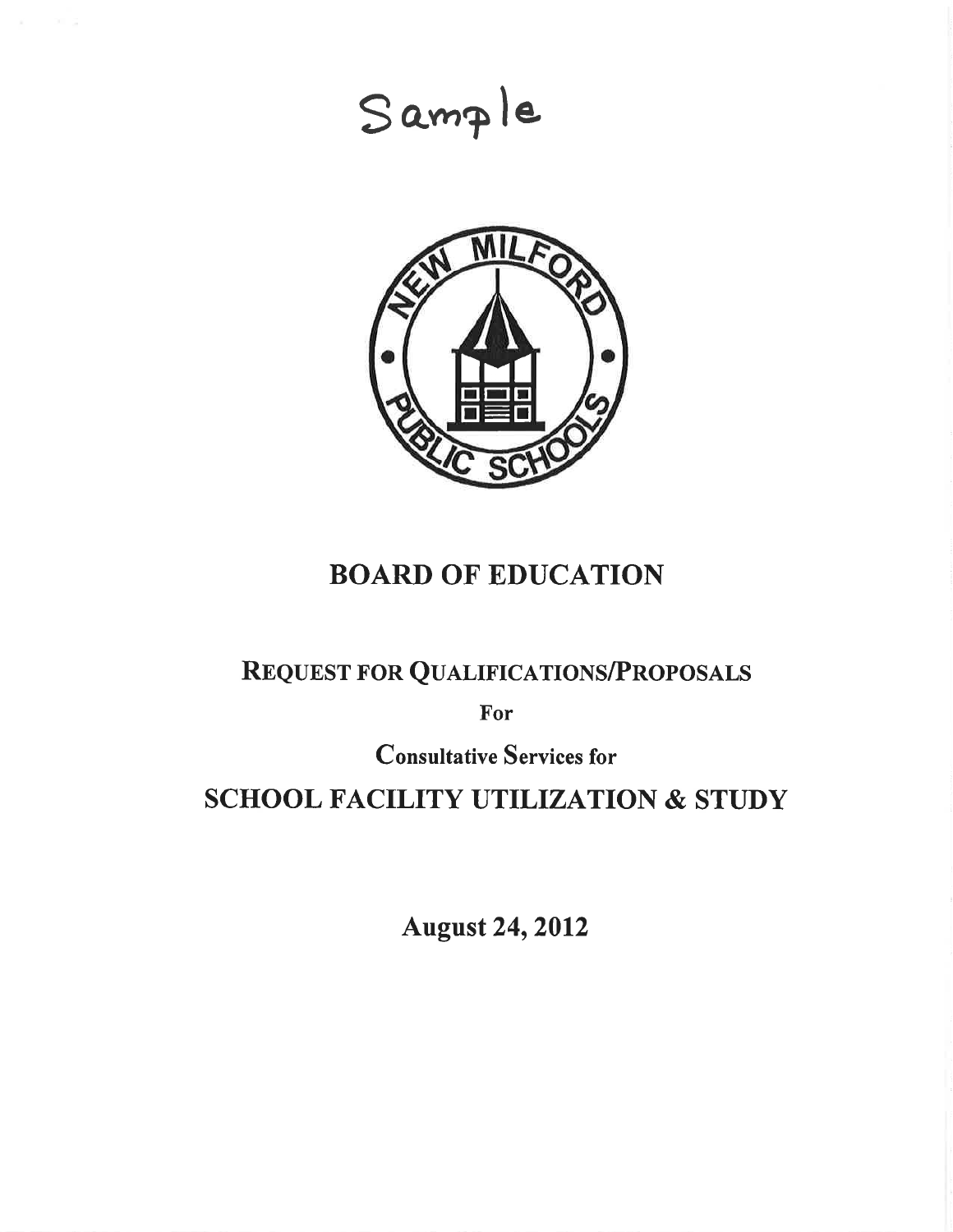# **NEW MILFORD PUBLIC SCHOOLS**

# **REQUEST FOR QUALIFICATIONS / PROPOSALS** for **Consultative Services** for **SCHOOL FACILITY UTILIZATION & STUDY**

#### Introduction

The mission of the New Milford Public Schools, a collaborative partnership of students, educators, family and community, is to prepare each and every student to compete and excel in an ever-changing world, embrace challenges with vigor, respect and appreciate the worth of every human being, and contribute to society by providing effective instruction and dynamic curriculum, offering a wide range of valuable experiences, and inspiring students to pursue their dreams and aspirations.

New Milford Public Schools will be a progressive school district in which students are prepared to achieve at their highest level, surrounded by an engaged community that is proud of its educational system.

The New Milford Board of Education is, looking ten (10) years out, for the design of a school system that reflects its mission, in light of declining enrollment, and takes into consideration budget, facilities, resources, and educational programs.

The New Milford Public Schools current enrollment is 4,669 students and is projected to decline by approximately 700 students over the next eight (8) years. The current configuration of the school system is as follows:

- $\bullet$ Three  $(3)$  PK $-3$  schools with enrollment ranging from 434-526 students per school
- One  $(1)$  4–6 school with an enrollment of 1,045 students; ۰
- One  $(1)$  6–8 middle school with an enrollment of 697 students;
- One (1) 9-12 high school with an enrollment of 1491 students;

The Board seeks continuously to improve facility utilization in support of its mission. In looking to the future, the Board will strive to continue to offer quality education to all of its students in environments that support student learning. At the same time it wishes to be fiscally responsible in the use of its resources and facilities. To this end the district will work with a consultant/firm to achieve the following:

- 1. Determine the most efficient use and allocation of resources given forecasted demographics, declining enrollment, capacity of existing schools and other relevant variables; and
- 2. Propose to the Board of Education a range of possible alternatives to the current use of facilities, configuration, infrastructure, practices, and procedures taking into consideration their relevant implications including, but not limited to, budget, facilitation of academic programs, impact on children and families, and legislative requirements and mandates.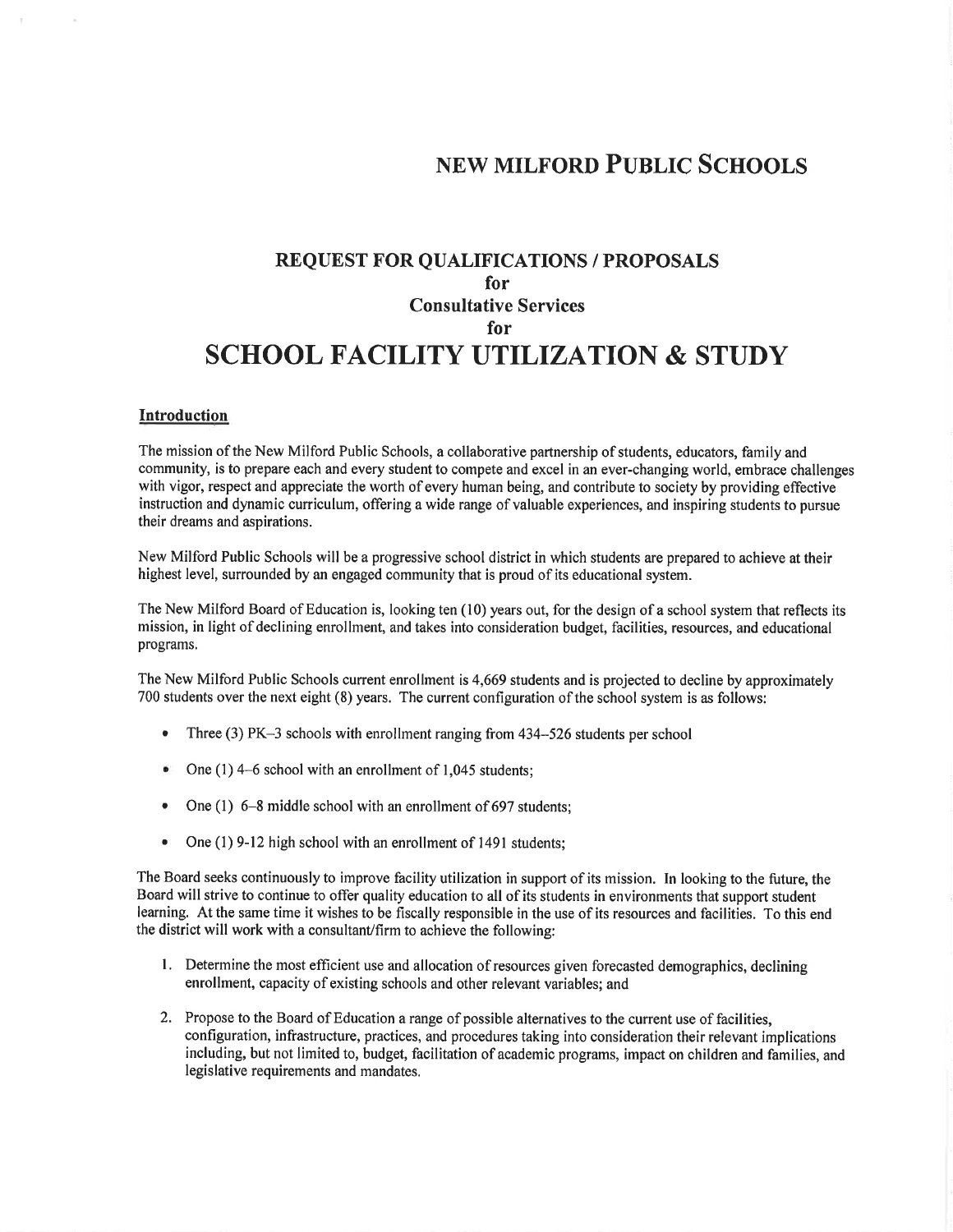### **Scope of Services**

This Request for Qualifications/Proposals is being issued for consultative services. The selected consultant/firm will work with, guide, and advise the School Officials, among other tasks, will be expected to:

- Review, verify, and analyze school enrollment projections, population trends, and forecasted demographics.
- Examine all school facilities, resources, and technology infrastructure with respect to current and future condition and capacity.
- Consider various options for grade and geographic educational grouping, configuration, and organization.  $\bullet$
- Identify other potential opportunities beyond the existing programs that are offered.  $\bullet$
- Conduct focus groups with staff, parents, and community members to solicit input regarding school/grade level alignment.
- $\bullet$ Prepare a recommended plan with a minimum of three options and timelines for the immediate and long term future.
- Examine implications of the recommendations on academic achievement, budget, infrastructure, facilities,  $\bullet$ and transportation, as well as impact on children and families.

#### **Qualifications**

Eligible consultants/firms will have the following minimum qualifications:

- 1. Experience analyzing enrollment projections and other demographic data and how they relate to physical space requirements and making recommendations based on those projections and requirements.
- 2. Ability to provide full services to the project including engineers, architects, and other experts needed to evaluate the physical condition of school facilities and infrastructure.
- 3. Ability to identify any facilities' issues that are foreseeable beyond the 10-year period and any recommendations to avoid or cope with these issues.
- 4. Knowledge of federal and state laws and regulations pertaining to school buildings and their educational requirements and standards.
- 5. Understanding of best practices for curriculum and educational trends.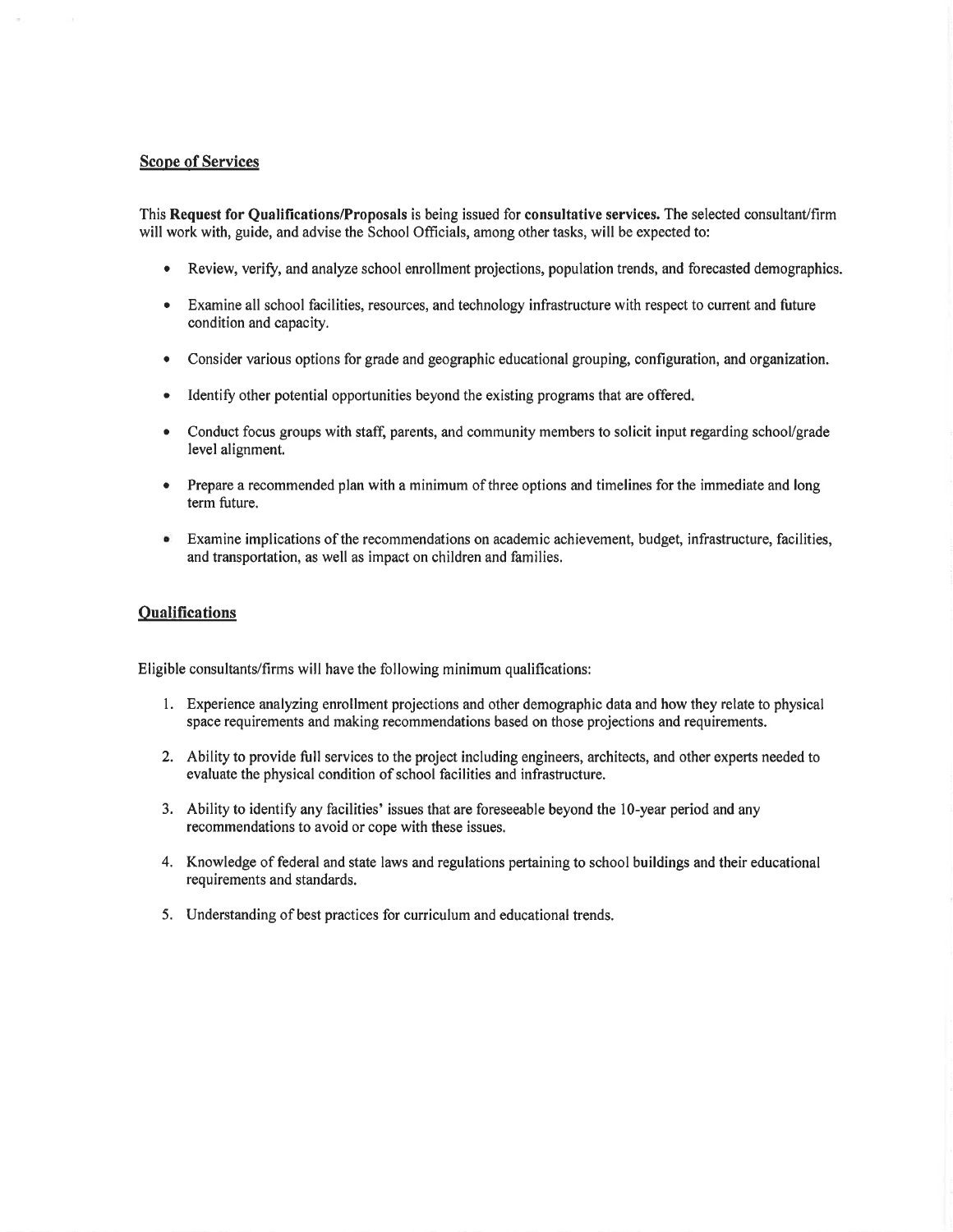### **Format Required for Statement of Qualifications/Proposals**

In order to expedite review of the respondent's statements of qualifications and proposals, please provide the following information in the order listed below:

- 1. A Letter of Transmittal signed by a principal of the lead firm, not to exceed two pages, describing your firm or team and its qualifications, and why yours is the best firm for this project.
- 2. Statement of Qualifications to include, but not necessarily limited to, the following:
	- a. Name and address of your firm. Indicate who your contact person will be and provide a phone number, fax number and e-mail address.
	- b. A description of your proposal including how your firm intends to approach the assignment and an overview of the principals who will be working on the project and the tasks they will be responsible for.
	- c. A list and description of the projects that your firm has been involved with in the past five years that are similar to the scope and challenges of this project.
	- d. A timeline required to complete the project.
	- e. Three (3) references from similar projects.
- 3. Provide an estimated cost of services for the project as described in your Statement of Qualifications.

Deadline for responses is Friday, August 24, 2012 at 2:00 p.m. Deliver one (1) original and two (2) copies to:

> Gregg A. Miller **Director of Fiscal Services New Milford Public Schools** 50 East Street New Milford, CT 06776 millerg@newmilfordps.org

#### **Method of Selection**

Selection will be based upon demonstrated ability to conform to the scope of services described above. The Board of Education reserves the right to reject any consultant/firm offering services which, in the committee's opinion, does not meet the standard or quality established by this information package. The Board of Education shall select the consultant/firm which it deems to be in the best interest of this project and New Milford Public Schools.

In compliance with Title VI, Title IX and Section 504 of the Rehabilitation Act of 1973, the Milford Public School System does not discriminate in any of its programs or activities on the basis of race, creed, color, national origin, age, sex, marital status, sexual orientation or disability in establishing and implementing hiring and employment practices and establishing and providing school activities and educational programs.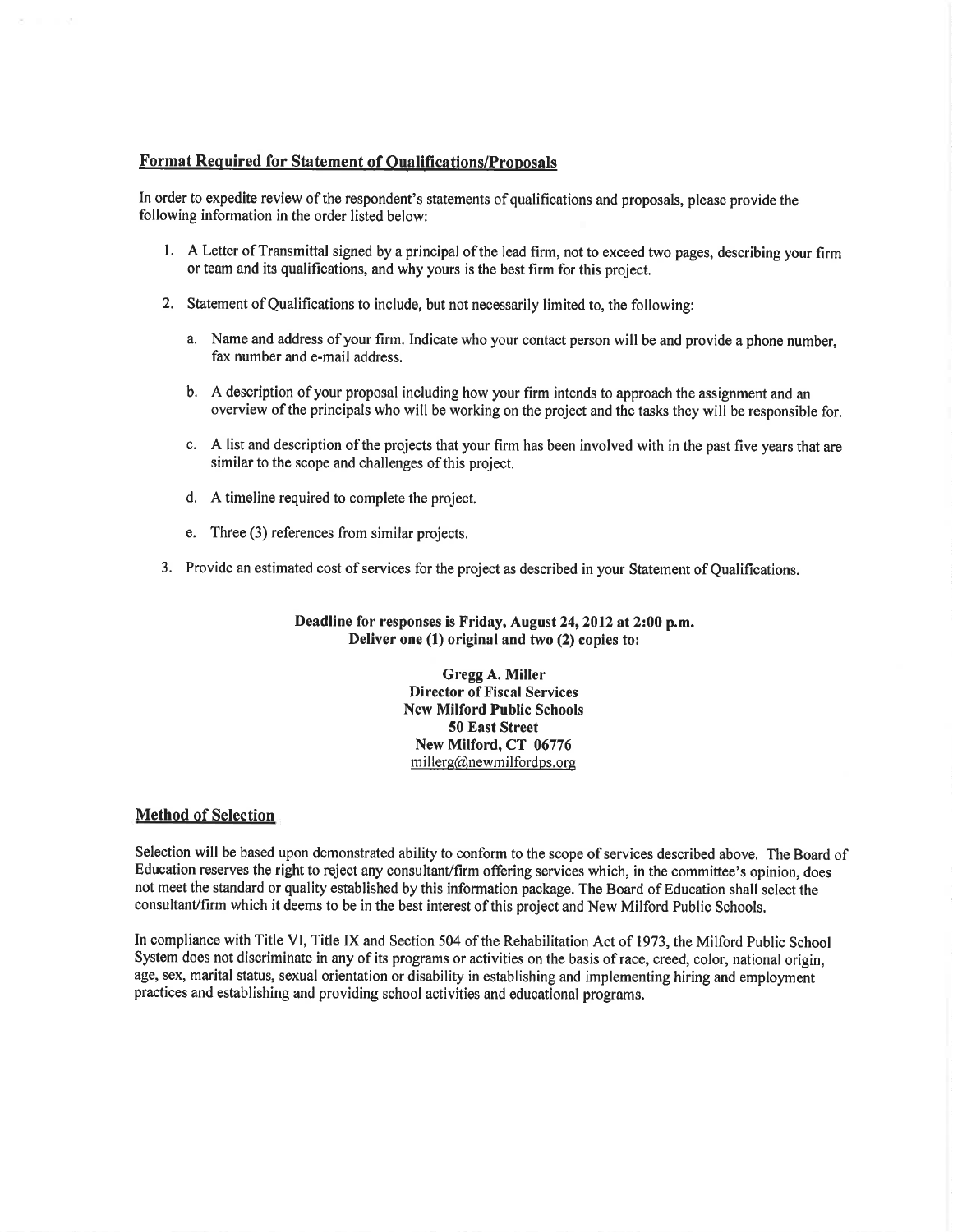

# **STAFFORD BOARD OF EDUCATION** BEST EDUCATIONAL USE OF FACILITIES STUDY

# REQUEST FOR QUALIFICATIONS/PROPOSALS

**FOR** 

CONSULTATIVE SERVICES FOR BEST EDUCATIONAL USE OF **FACILITIES STUDY** 

SEPTEMBER 25, 2012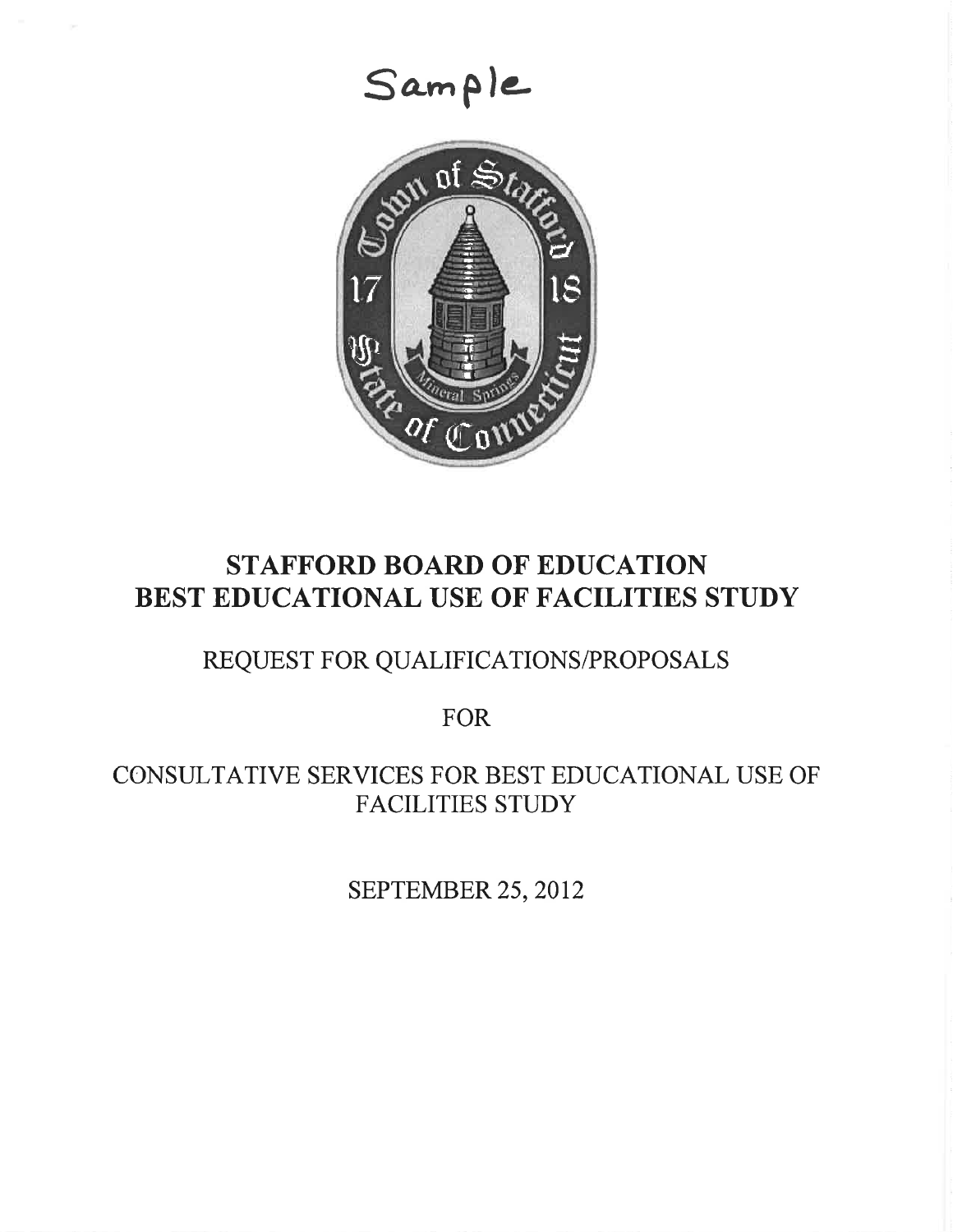

# **REQUEST FOR QUALIFICATIONS/PROPOSALS** for **Consultative Services for a Best Educational Use of Facilities Study**

# **Introduction:**

In June 2009, the Board of Education adopted Policy #0200: Mission-Goals-Objectives: Statement of Education Goals. As indicated in the policy the goals of the Stafford Public Schools are to:

- Integrate core content knowledge with  $21<sup>st</sup>$  century essential skills needed for success in the  $21<sup>st</sup>$ century:
- Systematically gather and analyze evidence of student performance to ensure continuous progress toward the goals of the educational program;
- Analyze and improve systems to promote effective communication and collaboration among and between administration, staff, students, parents, and community; and
- Analyze and improve accountability processes to ensure that all systems are aligned with the  $\bullet$ mission and beliefs of the Stafford Public Schools and a core set of prioritized goals for learning and management.

As of September 30, 2012, the Stafford Public Schools enrollment is 1,831 students and has experienced enrollment fluctuations over the past five years. The current configuration of the school system is the following:

- Two (2) grades PK-1 elementary schools with an enrollment ranging from 200 to 202 (Note: one  $\bullet$ of these schools also houses our Family Resource Center, Early Head Start and Head Start programs);
- One (1) grades 2-5 elementary school with an enrollment of 498;
- One (1) grades 6-8 middle school with an enrollment of 408; and  $\bullet$
- One (1) grades 9-12 high school with an enrollment of 523.  $\bullet$

During the retreat on July 9, 2012, the Board identified the following two areas of focus, to support attainment of the aforementioned goals:

- Determine the most effective configuration to promote student achievement; and
- Promote the development of  $21<sup>st</sup>$  Century Skills so that all students graduate prepared for an everchanging global society.
- $\bullet$ The Board strives to continually improve and support the goals of its Strategic Plan. In looking to the future, the Board will strive to continue to offer a quality education to all of the district's students in environments that promote student achievement. Particularly during these difficult economic times, the Board wants to be fiscally responsible in the use of its resources and facilities.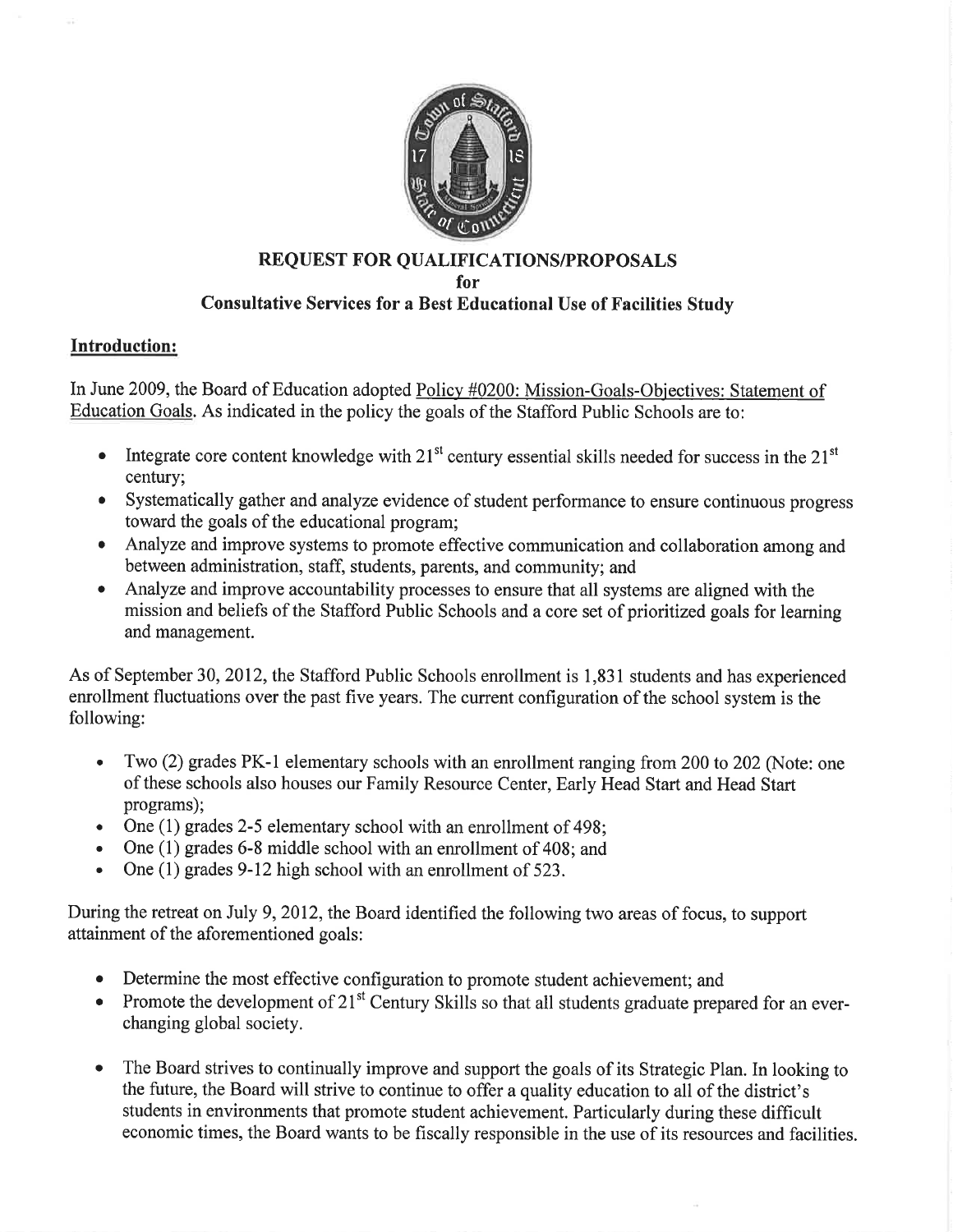To that end, the Board seeks to work with a consultant/firm to achieve the following:

- 1. Determine the most effective configuration to promote student achievement, to include the most efficient use and allocation of resources given forecasted demographics, enrollment, capacity of existing facilities (school district and town) and other relevant variables, and
- 2. Provide to the Board of Education for its consideration a range of possible alternatives to the current use of facilities, configuration, infrastructure, practices, and procedures taking into consideration their relevant implications including, but not limited to, budget, facilitation of academic programs, impact on children, families and community members, and legislative requirements and mandates.

# Scope of Services:

This Request for Qualifications/Proposals is being issued for consultative services. The selected consultant/firm will work with, guide, and advise the Board and, among other tasks, will be expected to do the following:

- Review, verify and analyze school enrollment projections, population trends, and forecasted demographics;
- Examine all school facilities, resources, and technology infrastructure with respect to current and future condition and capacity;
- Consider various options for grade and geographic educational grouping, configuration, and  $\bullet$ organization;
- Review the findings of two studies previously conducted;  $\bullet$
- Illicit and consider the perspective of representative stakeholder groups;  $\bullet$
- Examine implications of the possible alternatives on academic achievement, budget, infrastructure, facilities, and transportation, as well as the impact on children, families and the Town of Stafford; and
- Explore opportunities in which the District may collaborate with the Town to promote the  $\bullet$ achievement of its students and support the goals of its Strategic Plan.

# **Oualifications:**

Eligible consultants/firms will have the following minimum qualifications:

- 1. Experience analyzing enrollment projections and other demographic data and how they relate to physical space requirements and proposing alternatives based on those projections and requirements:
- 2. Ability to provide full services to the project including access to previous studies, engineers and other experts needed to evaluate the physical condition of school facilities and infrastructure;
- 3. Ability to identify any facility's issues that are foreseeable beyond a ten (10)-year period and any recommendations to avoid or mitigate these issues;
- 4. Knowledge of federal and State laws and regulations pertaining to school buildings and their educational requirements and standards; and
- 5. Understanding of best practices for curriculum and educational trends.